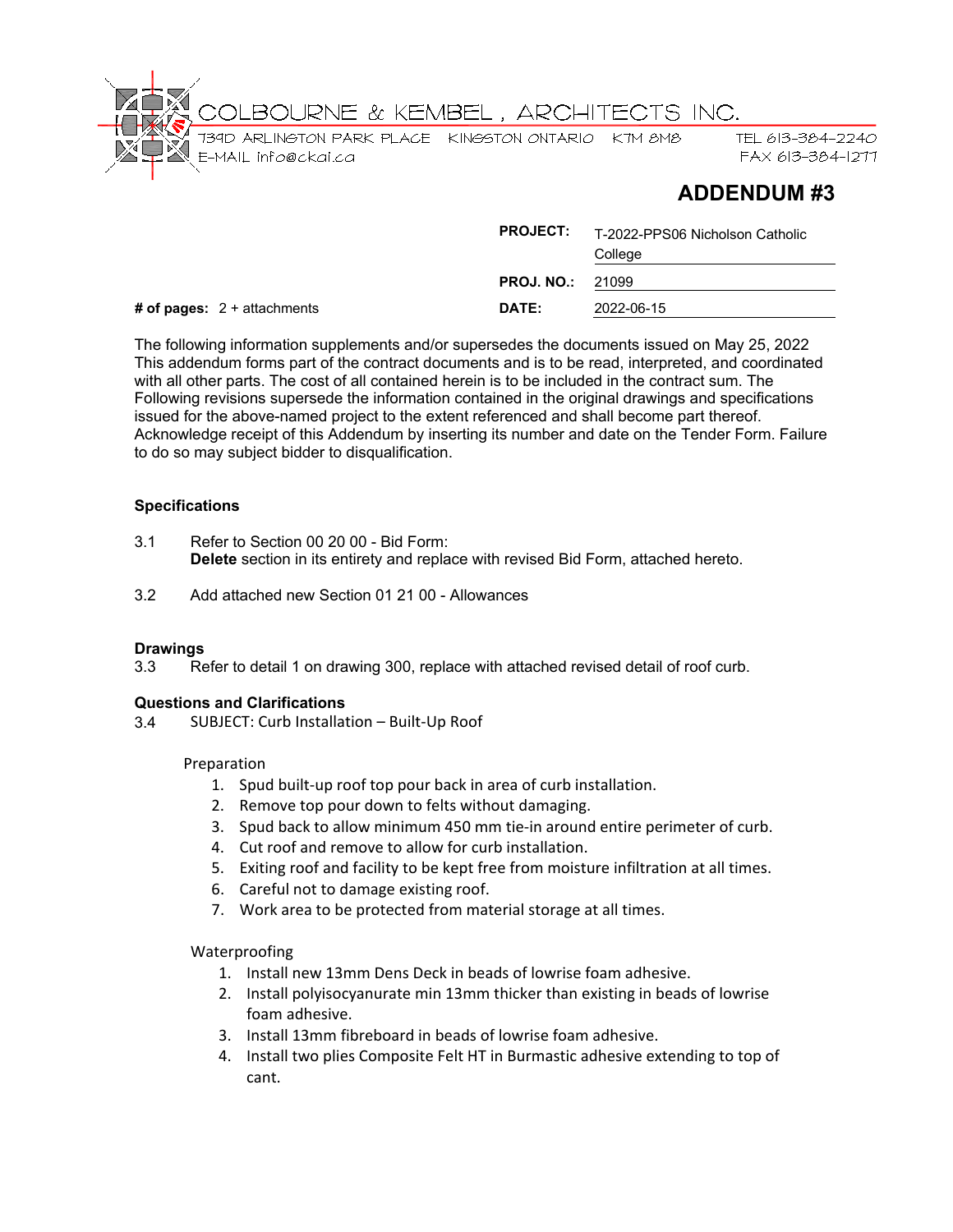- 5. Install one ply TRA Sheeting adhered in Sheeting Bond. Hand press sheet to ensure full adhesion.
- 6. Tie-in leading edges of TRA sheeting and membrane extension with Ecomastic/Burmesh.
- 7. Three course all vertical seams with Polyroof LV/Burmesh/Polyroof LV.
- 8. Flood coat area with Burmastic adhesive and broadcast aggregate to conceal entire area of work.
- 9. Paint exposed TRA flashings with Alumanation 301.
- 10. Clear all debris from site.

# **End of Addendum (refer to attachments) List of Attachments: Drawings**

Section 00 20 00 Bid Form R1 Section 01 21 00 Allowances Add3 – Revised 1/300 detail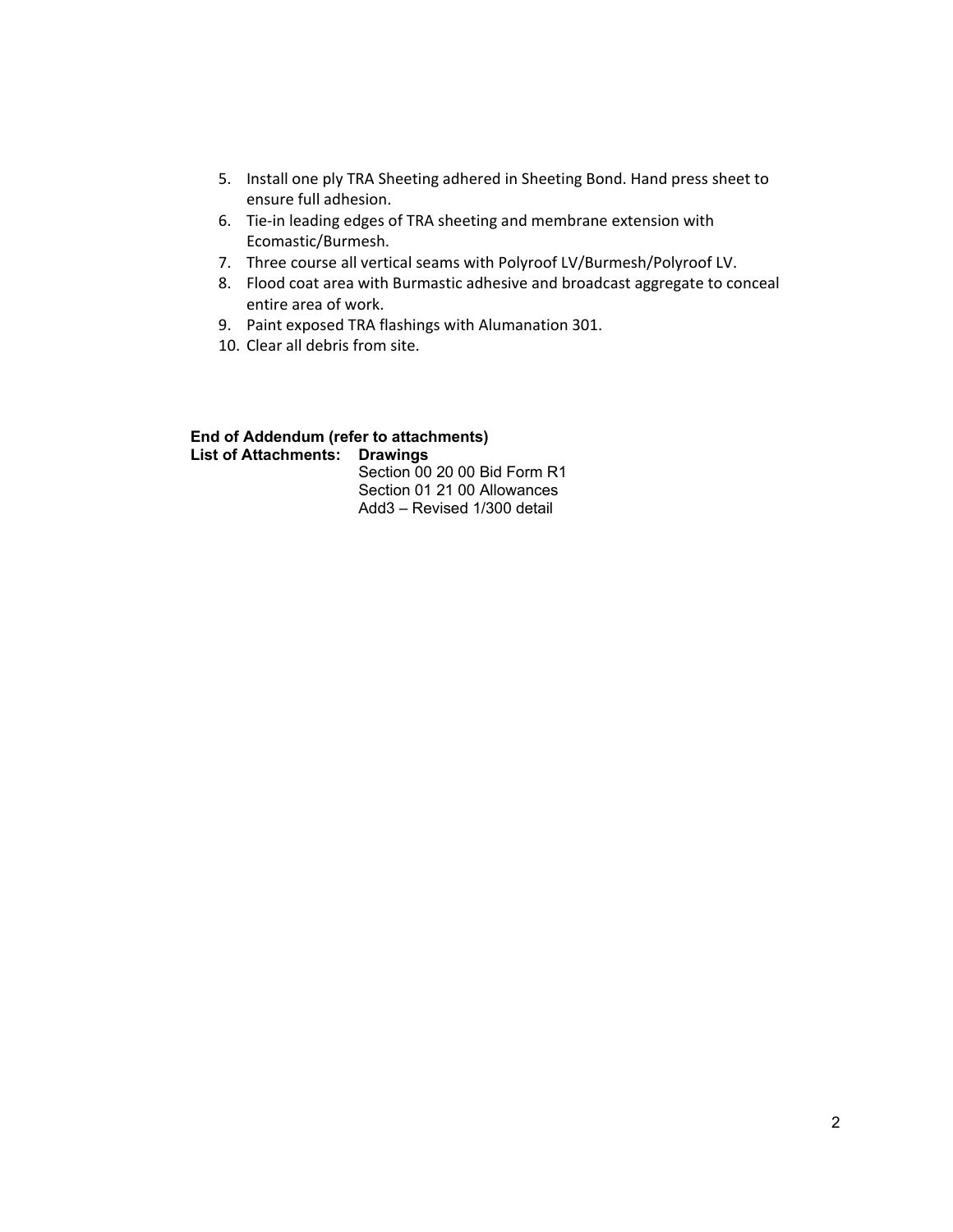# **BID FORM R1**

| <b>Submitted</b><br>to: | Algonquin & Lakeshore Catholic District<br>School Board |                         | <b>PROJECT:</b> Nicholson Catholic College<br>301 Church St., Belleville |  |  |
|-------------------------|---------------------------------------------------------|-------------------------|--------------------------------------------------------------------------|--|--|
|                         | 151 Dairy Avenue                                        |                         |                                                                          |  |  |
|                         | Napanee Ontario                                         | <b>PROJ. NO.: 21099</b> |                                                                          |  |  |
|                         | <b>K7R4B2</b>                                           |                         |                                                                          |  |  |
|                         | ATT: Brad Hurdis                                        | DATE:                   |                                                                          |  |  |
|                         |                                                         |                         |                                                                          |  |  |
| 1. Bidder               |                                                         |                         |                                                                          |  |  |
| Name:                   |                                                         |                         |                                                                          |  |  |
| <b>Address:</b>         |                                                         |                         |                                                                          |  |  |
|                         |                                                         |                         |                                                                          |  |  |
| Email:                  |                                                         |                         |                                                                          |  |  |
| Fax:                    |                                                         |                         |                                                                          |  |  |

#### **2. Bid Price**

Having examined the Place of Work and bid documents for Nicholson Catholic College, to perform the Work required by the documents as prepared by Colbourne & Kembel, Architects Inc.

including addenda listed herein, inclusive, we hereby offer to enter into a Contract to perform the Work required by the documents for the Stipulated price of:

| dollars. |  |  |  |
|----------|--|--|--|
|----------|--|--|--|

in Canadian Funds, which price excludes HST.

Prices are free of escalation clauses.

This offer is valid for a period of thirty (30) days from close of bidding.

Should either party fail to make payments as they become due under the terms of the Contract, interest at 2% per annum above the prime rate for the first 60 days and 4% per annum above the prime rate after the first 60 days on such unpaid amounts shall also become due and payable until payment. Such interest shall be compounded on a monthly basis. The Bank Rate means the bank rate established by the Bank of Canada as the minimum rate at which the Bank of Canada makes short term advances to the Chartered Banks.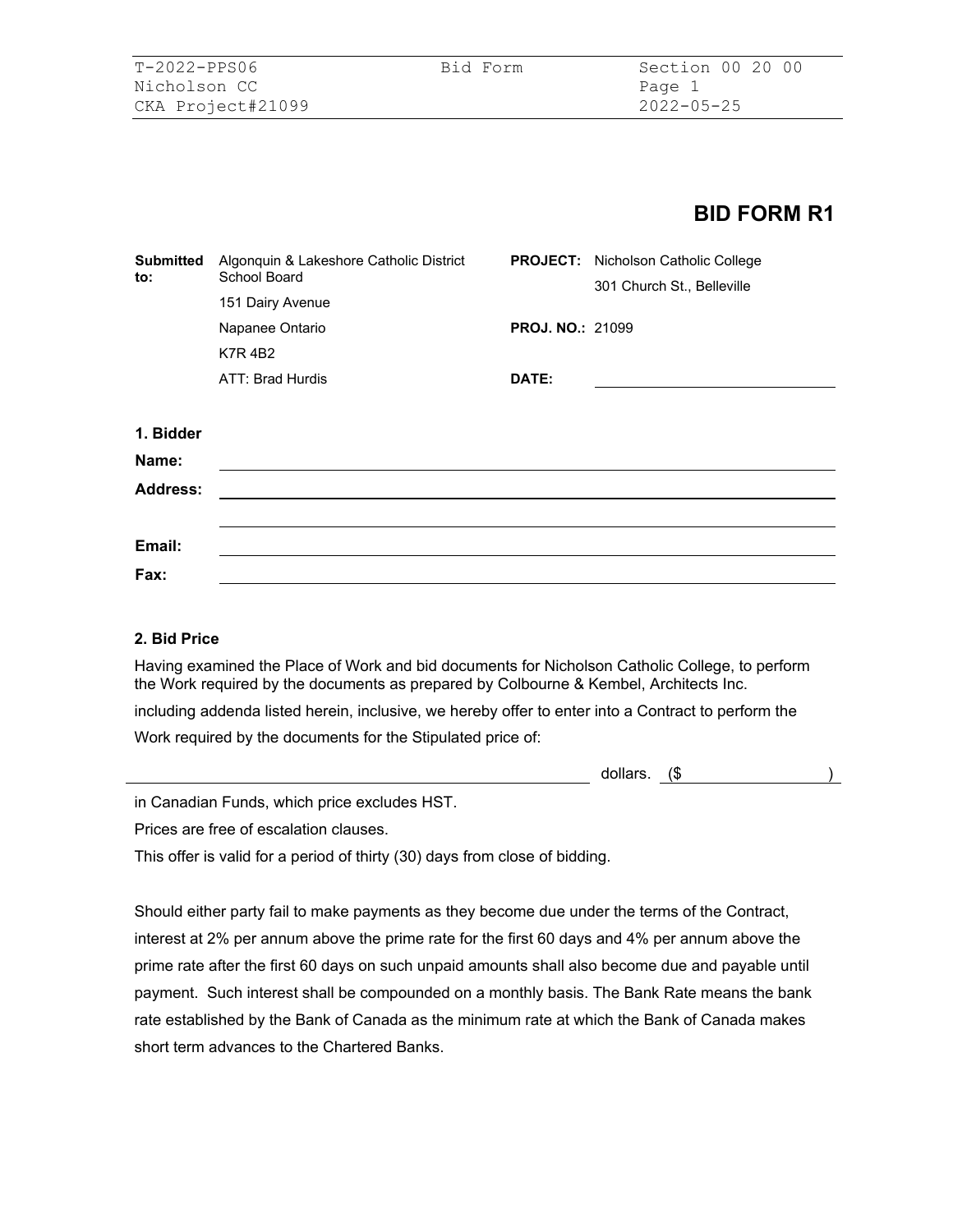# **3. Addenda**

The following Addenda have been received. The modifications to the Contract Documents noted therein have been considered and all costs thereto are included in the Bid Price.

| Addendum # Dated |
|------------------|
|                  |

#### **4. Cash Allowances:**

The following Cash Allowances as outlined in Section 01 21 00 are included as part of the Base Bid Price:

.1 Outdoor Landscaping Work Allowance: \$54,000.00

#### **5. Schedule:**

The Contractor hereby declares that they will commence work immediately upon award of Contract

and attain Substantial Performance of the Work by August 19, 2022

- .1 All work to be completed by August 19, 2022. All work after August 19, 2022 must occur outside of school hours. GC must advance arrange any work outside of normal school business hours 8:20 am to 2:30 pm Mon-Fri. **Overtime will not be reimbursable.**
- .2 It is possible that the mechanical units will not arrive until after start of the school year, in which case installation and hook up of new unit ventilators and RTU is to be completed outside of school business hours. This work is to occur outside of normal school business hours and be allocated in the base bid price by all trades and the general contractor to which it applies. No extras will be considered for OT work.

#### **6. List of Sub-Contractors:**

I/We, the undersigned propose that the following Subcontractors and/or suppliers will be used to perform work of this Contract, and I/we confirm that all have been investigated to confirm their reliability and competence to carry out the Work in accordance with the Contract Documents; and I/we agree that no changes from this list may be made without the express written approval of the Owner.

Extra costs to the Contract will not be considered for a Subcontractor/supplier substitution, regardless of the reason, except where a substitution is requested by the Owner.

| Item of Work           | <b>Subcontractor</b> |
|------------------------|----------------------|
| <b>HAZMAT Removals</b> |                      |
| Painting               |                      |
| Mechanical             |                      |
|                        |                      |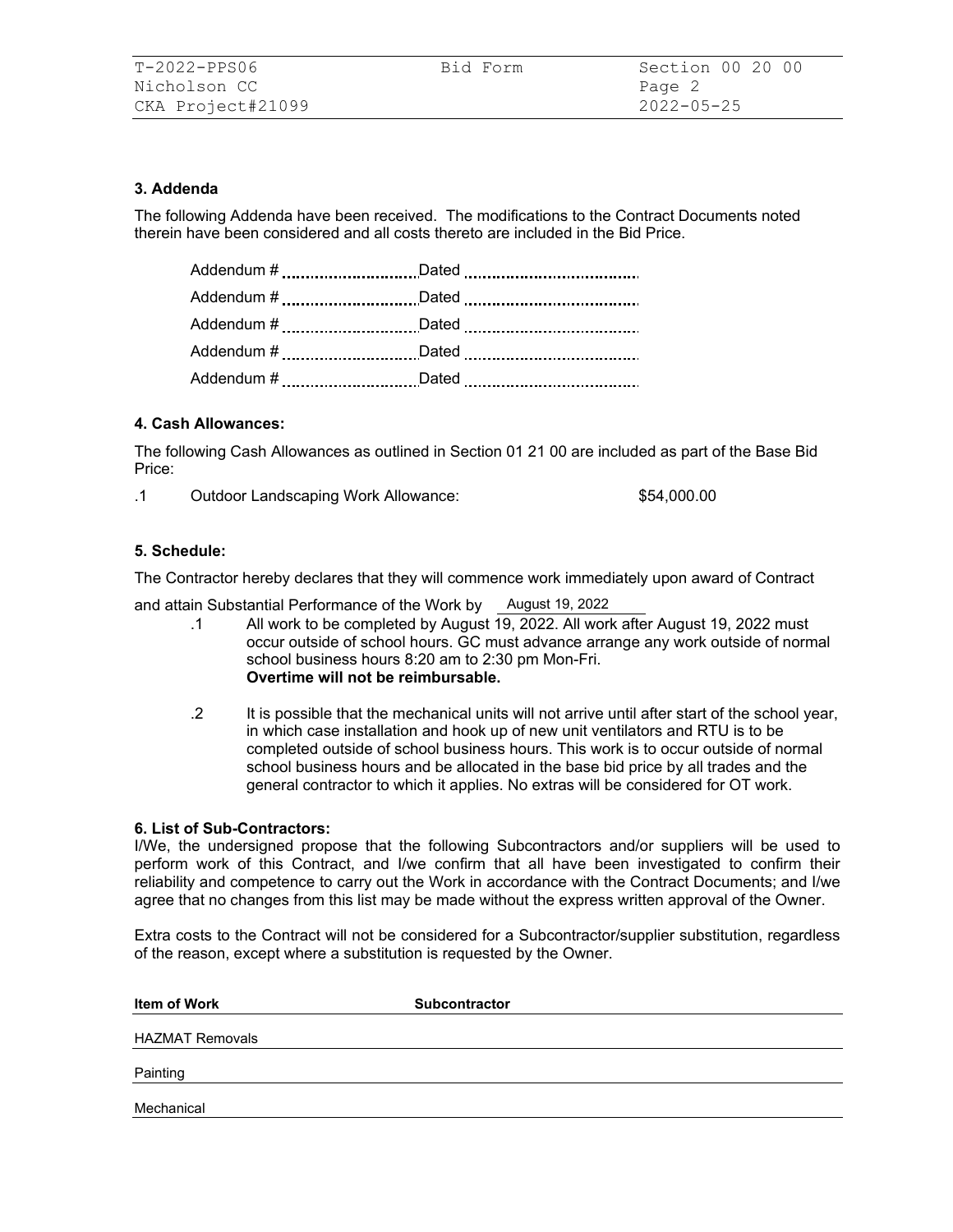| T-2022-PPS06      | Bid Form | Section 00 20 00 |
|-------------------|----------|------------------|
| Nicholson CC      |          | Page 3           |
| CKA Project#21099 |          | $2022 - 05 - 25$ |

| Electrical      |
|-----------------|
|                 |
| Flooring        |
|                 |
| Partitions & GB |
|                 |
| Millwork        |
|                 |
| Doors & Frames  |
|                 |
| Hardware        |

### **7. Declarations:**

We hereby declare that no person, firm, or corporation other than the undersigned has any interest in this Bid or in the proposed Contract for which this Bid is made.

# **[SIGNATURE PAGE TO FOLLOW]**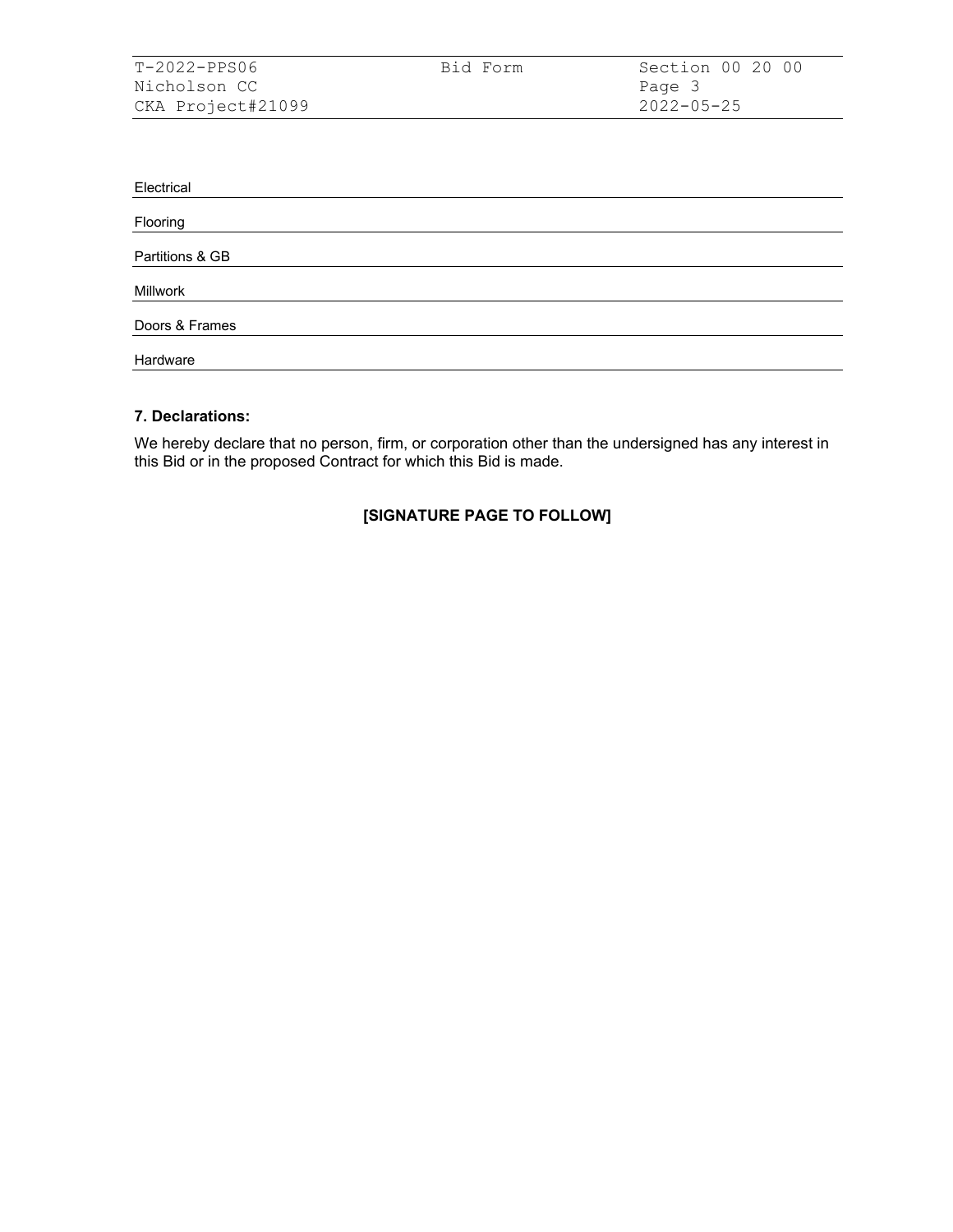| $T-2022-PPSO6$    | Bid Form | Section 00 20 00 |
|-------------------|----------|------------------|
| Nicholson CC      |          | Page 4           |
| CKA Project#21099 |          | 2022-05-25       |

# 8**. Signatures:**

Signed and Submitted for and on behalf of:

|                                                                  | Seal:                                  |
|------------------------------------------------------------------|----------------------------------------|
| name of bidder                                                   |                                        |
|                                                                  |                                        |
|                                                                  |                                        |
| signature                                                        |                                        |
|                                                                  |                                        |
|                                                                  |                                        |
| print name and title of person signing                           |                                        |
|                                                                  | <b>Witness:</b>                        |
|                                                                  |                                        |
|                                                                  |                                        |
| signature                                                        | Signature                              |
|                                                                  |                                        |
|                                                                  |                                        |
| print name and title of person signing                           | print name and title of person signing |
|                                                                  |                                        |
| Date:                                                            |                                        |
|                                                                  |                                        |
| Note: This Bid form must be signed in one of the following ways: |                                        |

**For a corporation**: minimum of one authorized signing officer must sign. The authorized signing officer(s) must also print their name and title in the space provided. Corporate seal to be affixed.

**For a Partnership**: two Partners must sign. Each partner must also print or type their name and title in the space provided.

**For a Sole Proprietorship**: The owner of the sole proprietorship, plus one witness, must sign. The owner must also print or type their name and title in the space provided. The witness must clearly print or type their name in the space provided.

**Signatures must be clearly visible. Name(s) and title(s) must be legible.** 

**END**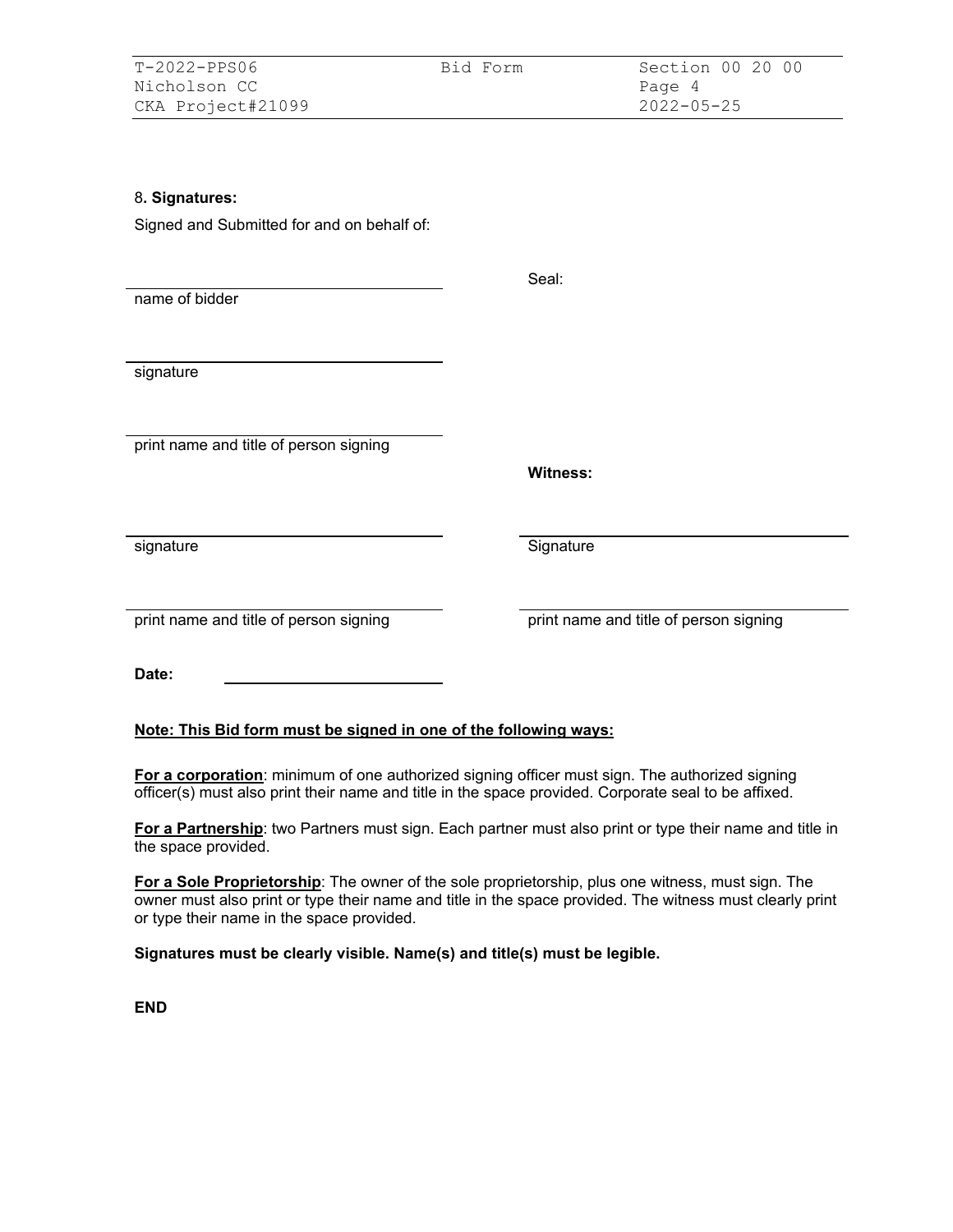| $T-2022-PPS06$    | ALLOWANCES | Section 01 21 00 |
|-------------------|------------|------------------|
| Nicholson CC      |            | Page 1           |
| CKA Project#21099 |            | $2022 - 05 - 25$ |

PART 1 - GENERAL

| 1.1 REFERENCES |        | Canadian Construction Documents Committee |  |                                            |
|----------------|--------|-------------------------------------------|--|--------------------------------------------|
|                | (CCDC) |                                           |  |                                            |
|                |        |                                           |  | .1 CCDC 2-2008, Stipulated Price Contract. |

- .2 Project Supplementary Conditions
- 1.2 CASH ALLOWANCES .1 Refer to CCDC 2, GC 4.1.
	- .2 Include in Contract Price specified cash allowances.
	- .3 Cash allowances, unless otherwise specified, cover net cost to Contractor of services, products, construction machinery and equipment, freight, handling, unloading, storage installation and other authorized expenses incurred in performing Work.
	- .4 Contract Price, and not cash allowance, includes Contractor's overhead and profit in connection with such cash allowance.
	- .5 Contract Price will be adjusted by written order to provide for excess or deficit to each cash allowance.
	- .6 Where costs under a cash allowance exceed amount of allowance, Contractor will be compensated for excess incurred and substantiated plus allowance for overhead and profit as set out in Contract Documents.
	- .7 Include progress payments on accounts of work authorized under cash allowances in Consultant's monthly certificate for payment.
	- .8 Prepare schedule jointly with Consultant and Contractor to show when items called for under cash allowances must be authorized by Consultant for ordering purposes so that progress of Work will not be delayed.
	- .9 Amount of each allowance, as follows: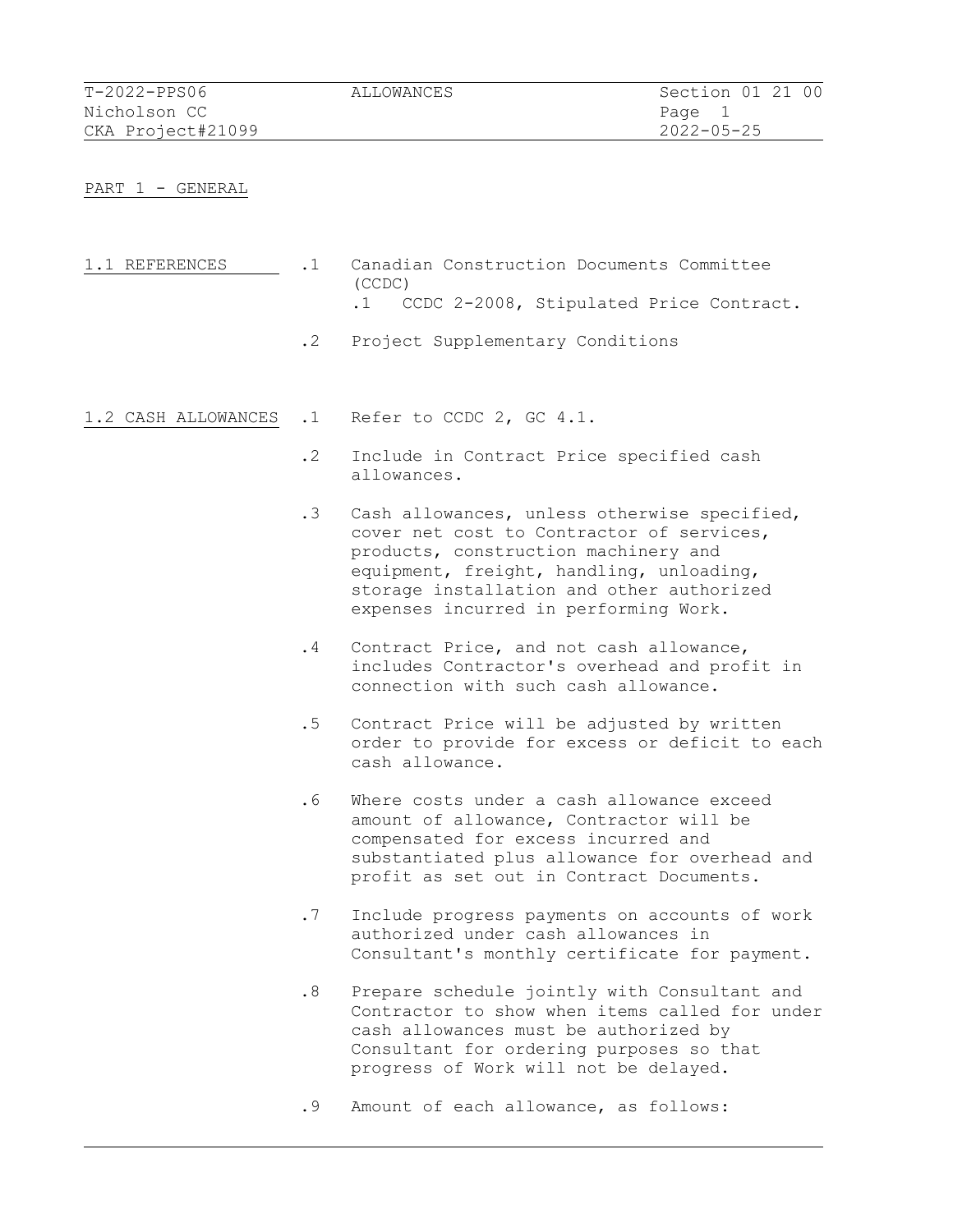| $T-2022-PPS06$    | ALLOWANCES | Section 01 21 00 |
|-------------------|------------|------------------|
| Nicholson CC      |            | Page 2           |
| CKA Project#21099 |            | $2022 - 05 - 25$ |
|                   |            |                  |

1.2 CASH ALLOWANCES .9 (Cont'd)<br>(Cont'd) .1 Inc. (Cont'd) .1 Include an allowance of \$54,000 for outdoor landscaping work.

PART 2 - PRODUCTS

2.1 NOT USED .1 Not Used.

PART 3 - EXECUTION

3.1 NOT USED .1 Not Used.